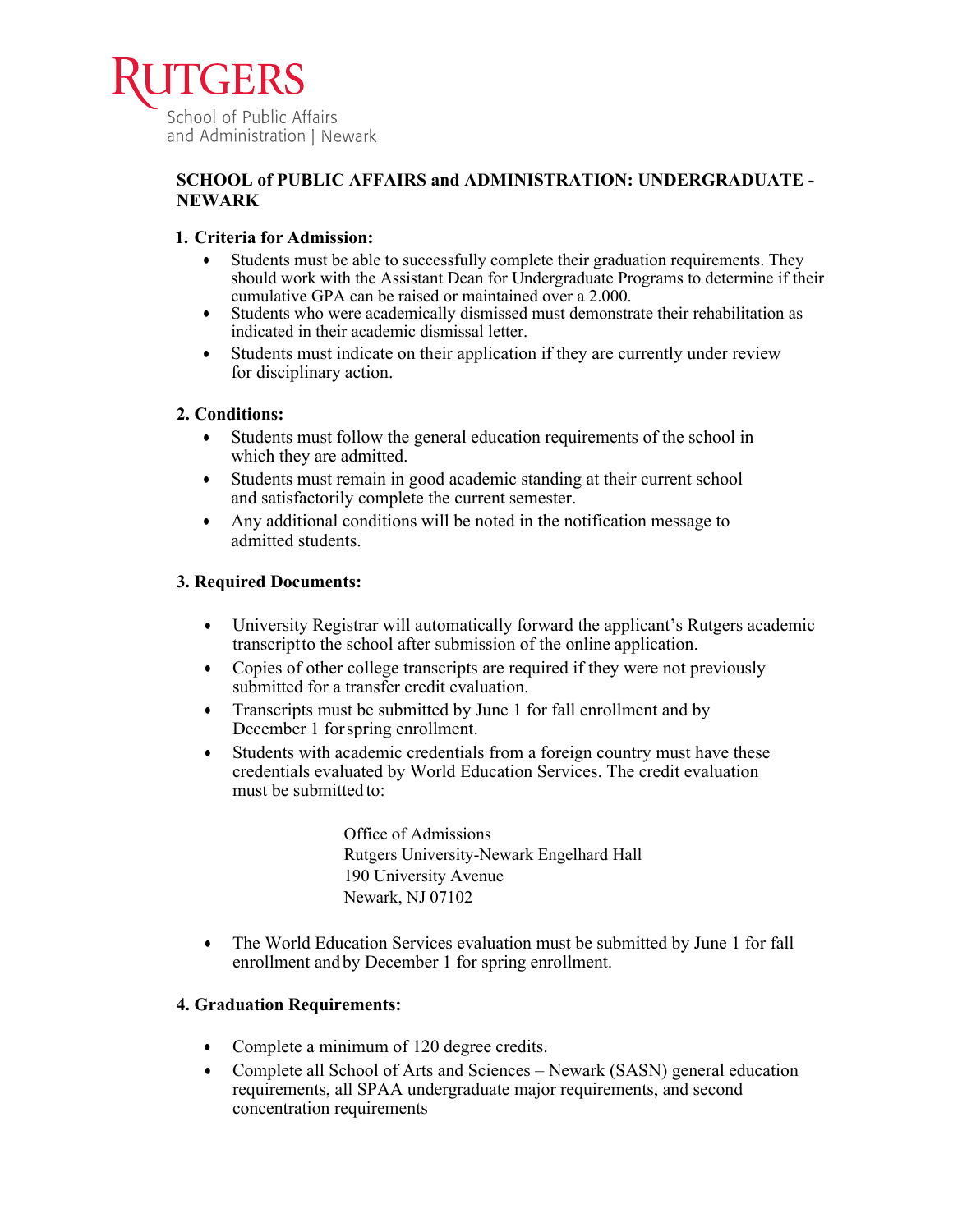

School of Public Affairs and Administration | Newark

- Maintain a 2.0 cumulative GPA or higher
- Students are advised to contact the Assistant Dean for Undergraduate Programs toreview graduation requirements.

# **5. College Contact:**

- Alyssa LaPatriello, Assistant Dean for Undergraduate Programs
	- Phone: 973-353-1122
	- Email: alapat@newark.rutgers.edu
- General inbox:  $spaa.sas@newark.rutgers.edu$

## **6. Application Deadline/Procedures and Notification Schedule:**

- Students interested in applying for admission to the School of Public Affairs and Administration MUST complete the reenrollment [online application](https://www.ugadmissions.rutgers.edu/reenrollment/) according to the deadlines.
- Applicants will receive notification of their admission decision via the email address provided on their application.

## **7. Registration Information:**

• We strongly encourage students to contact the School of Public Affairs and Administration to schedule an academic advisement appointment to assist with registration.

#### **8. College Enrollment:**

- By submitting an application, an admitted student declares their intention to enroll atthe School of Public Affairs and Administration (SPAA) for the following term.
- The Office of the Registrar at Newark will update the student's school of registration to the School of Public Affairs and Administration, undergraduate program-Newark (school code 40 and major code 837) once the student is accepted.

#### **9. Withdrawal of Application:**

• Prior to a decision, an applicant may withdraw their application by visiting the status screen and clicking on "Withdraw My Application."

## **10. Withdrawal after Admission:**

• If an admitted student is unable to enroll at the School of Public Affairs and Administration, they must decline their offer within the timeframe indicated in their acceptance letter.